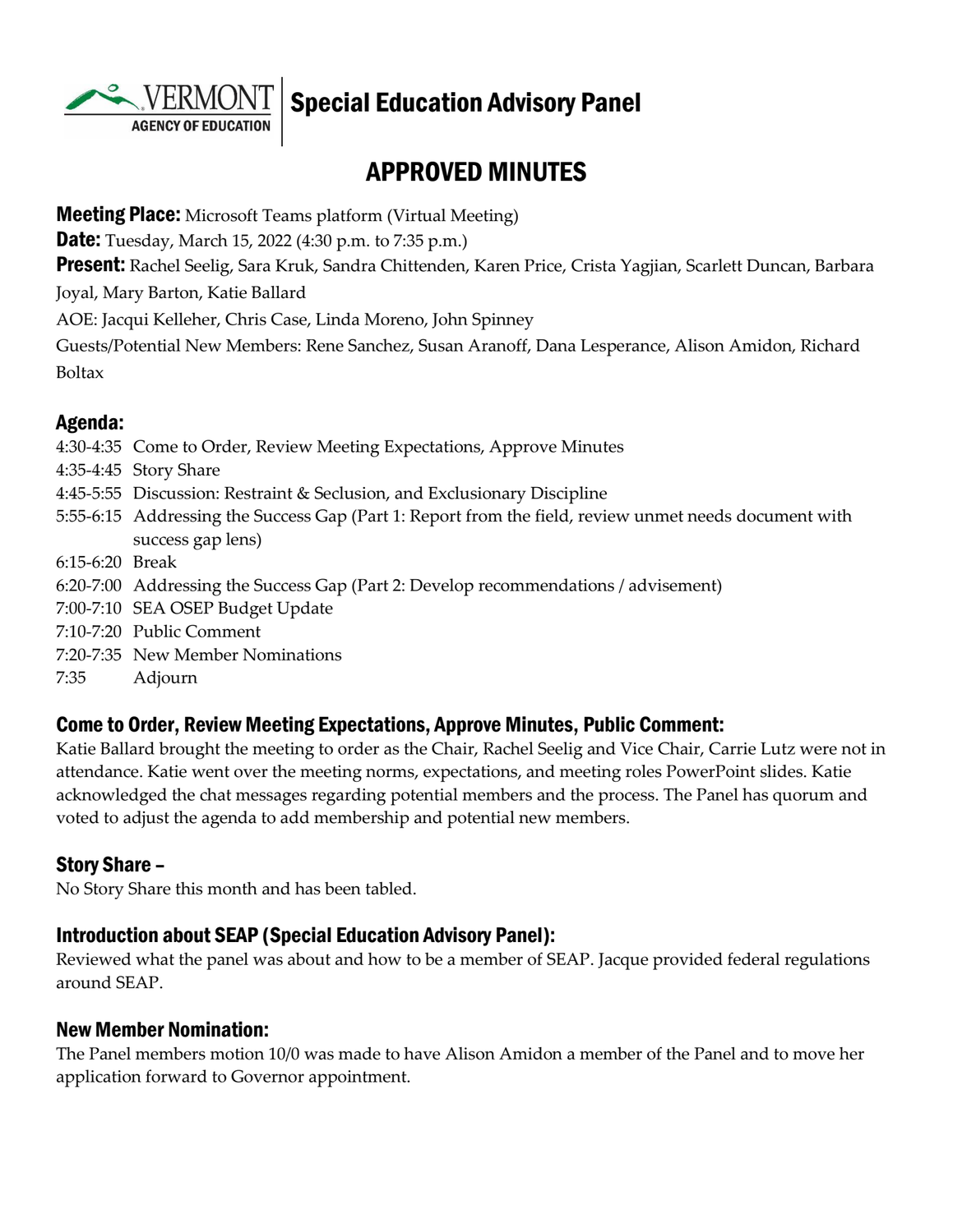# Follow up discussion with AOE on Restraint/Seclusion/Exclusionary Discipline area of unmet need:

Rachel shared the goals of this follow up discussion: (1) Hear from AOE on what action they have taken since our letter was sent; (2) Discuss whether any advice was unclear and how SEAP can be an ongoing partner; (3) Discuss the "why" of disproportionate use of these practices.

Jacqui and Chris Case began by presenting how the AOE has responded to the letter from the panel. Chris explained that response is preliminary and AOE is in early stages of this work. Chris requested an opportunity to return in 4-6 months to respond. Rachel will put on June/September agendas. Chris shared the history and structures related to oversight of Rule 4500 from the AOE and using Admin Complaint Process if parents need to address concerns. The AOE is working on suggestions from panel such as new training, and new data collection process and walked through aspects of each including meetings with special education team at the AOE, parent training and collaborations with partnerships with agencies like VFN. Looking forward to collaborating with panel on this.

Panel discussion ensued. Topics included (1) educator fears about reporting, (2) difficulty in gathering information without fear interfering, (3) history of Rule 4500, (4) need to shift to a preventative focus and avoiding escalation by better identifying behaviors; (5) connection between restraint & seclusion and exclusionary discipline and incarceration, (6) burden on parents to go through formal processes to address concerns, (7) concern about differing messaging and technical assistance on restraint and seclusion to parents and LEAs, (8) inconsistency of achieving outcomes through admin complaint process, (9) appropriateness of the rule as a generally applicable rule given disproportionality; (10) difficulty for staff as well in engaging in practices. Additional sharing of personal experiences with children's trauma and harm from restraint and seclusion.

Chris responded that the work at AOE is embarking on is not meant to find a solution to everything all at once or create additional burden on parents.

Rachel suggested that a panel member or members be included in AOE work. Katie asked about convening a subcommittee of panel to work on this between meetings. Chris indicated he was open to this and will follow up with Jacqui and Rachel.

Because discussion of the "why" of disproportionality had just begun, this will be placed on the March agenda. In addition, in March the panel will discuss the recommendation around monitoring, and specifically, what could that monitoring look like?

# Break

Break occurred from 5:47 to 5:52.

# Joint AOE/Panel Item: Closing the Achievement Gap-Specific activities within this block TBD based on January meeting:

Rachel started by explaining that, to date, panel has looked at lots of data related to achievement gaps, and goal today is to hear from the panel about why we see these gaps. Jacqui explained that this was a top priority for State Directors, and she is excited to dig deeper into WHY there is a gap.

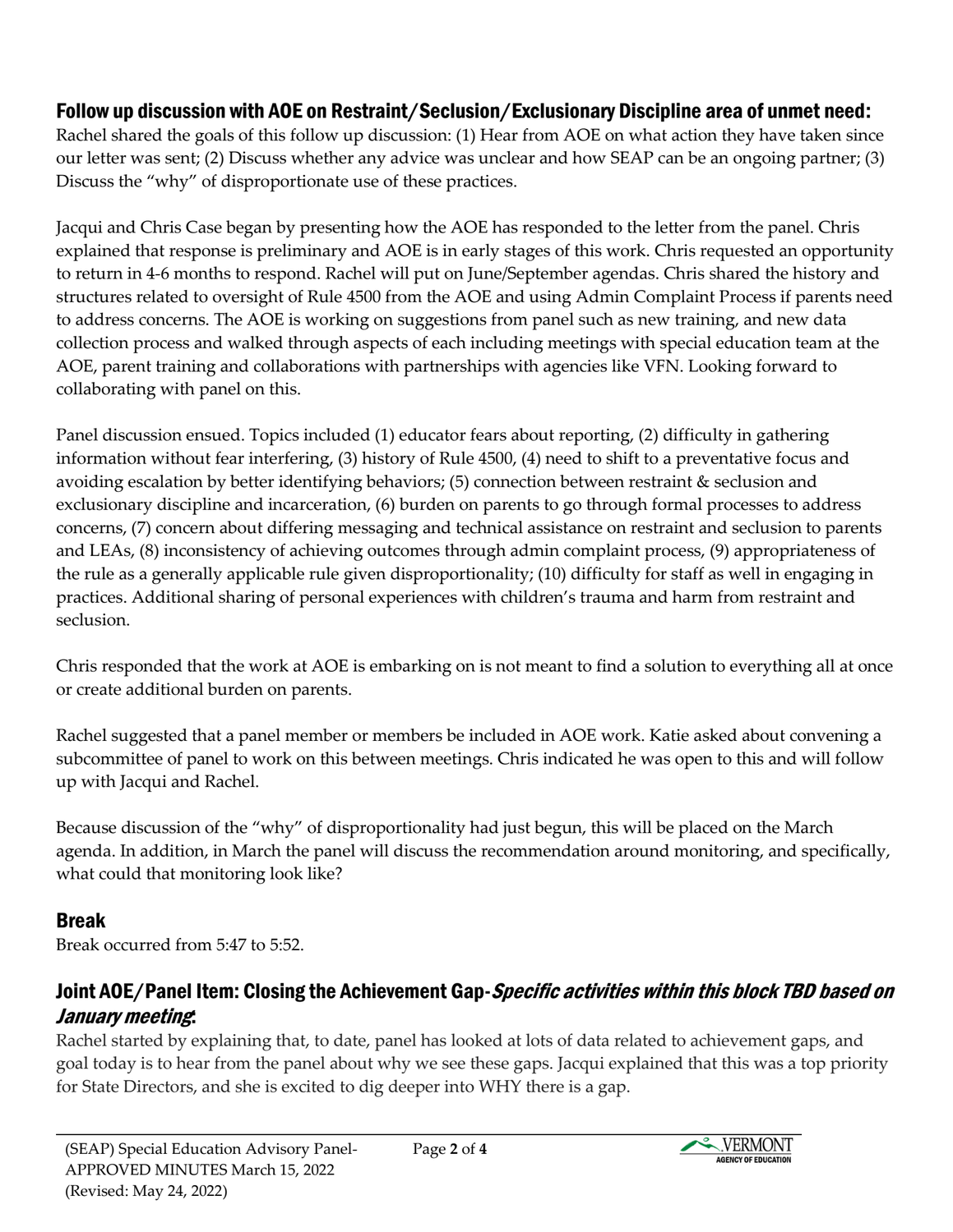Discussion ensued. Reasons identified by panel members and guests included:

- Goals in IEPs are not aligned with grade level standards and teams don't always set ambitious enough goals to close gaps.
- Goals are repeated year to year.
- Lack of progress monitoring with consistency or comparing progress apples to oranges.
- Disconnect when IEPs written by administrators, not educators
- Lack of follow through after meetings
- IEPs as failed documents
- Ineffective use of data for academics as compared to behavior (ABA data collection)
- Ongoing viewing of students as "special ed students"
- Disconnect between IEP goals and data sharing and IEP goals and broader goals for students around inclusion and participation with peers.
- Lack of teacher preparation
- Lack of approved/best practice curricula and progress monitoring
- Band aids in lieu of high-quality evidence-based first instruction
- Local control and need for solid data collection systems to know what is happening for students
- Risk of loss of Medicaid coverage due to "lack of progress"
- Discrepancies between types of data (e.g., SBAC data, curriculum-based monitoring, etc.)
- For dyscalculia and dysgraphia, need for increased knowledge and research to develop evidence-based methods for remediation.
- Misunderstanding of rights of students with disabilities to access both special education services and MTSS supports.
- Over-identification of emotional disturbance with consequent shift to focus on behavior over academics
- In addition, Katie Ballard shared the benefit of the pandemic for some students in teams thinking outside of the box, using external support services.

Richard Boltax said he doesn't believe this is an achievement gap. Special education is built because we accept that there is a gap.

Rachel Seelig said she was pushing back on that notion, that she does not accept that a gap is inevitable, and students with disabilities can achieve with high expectations and supports in place. She shared that she feels most panel members not okay with accepting the inevitability of a gap either. Jacqui Kelleher shared that she does not feel that 9% of students with disabilities achieving proficiency is acceptable. She asked that we review and revise our unmet needs document and bring new recommendations where appropriate, as we did with restraint and seclusion.

Rachel will put this on the March meeting agenda and share the unmet needs document prior to that meeting.

Jacqui invited Linda Moreno to speak and share her thoughts. Linda shared information about the alternate assessments, and she was learning a lot from this conversation.